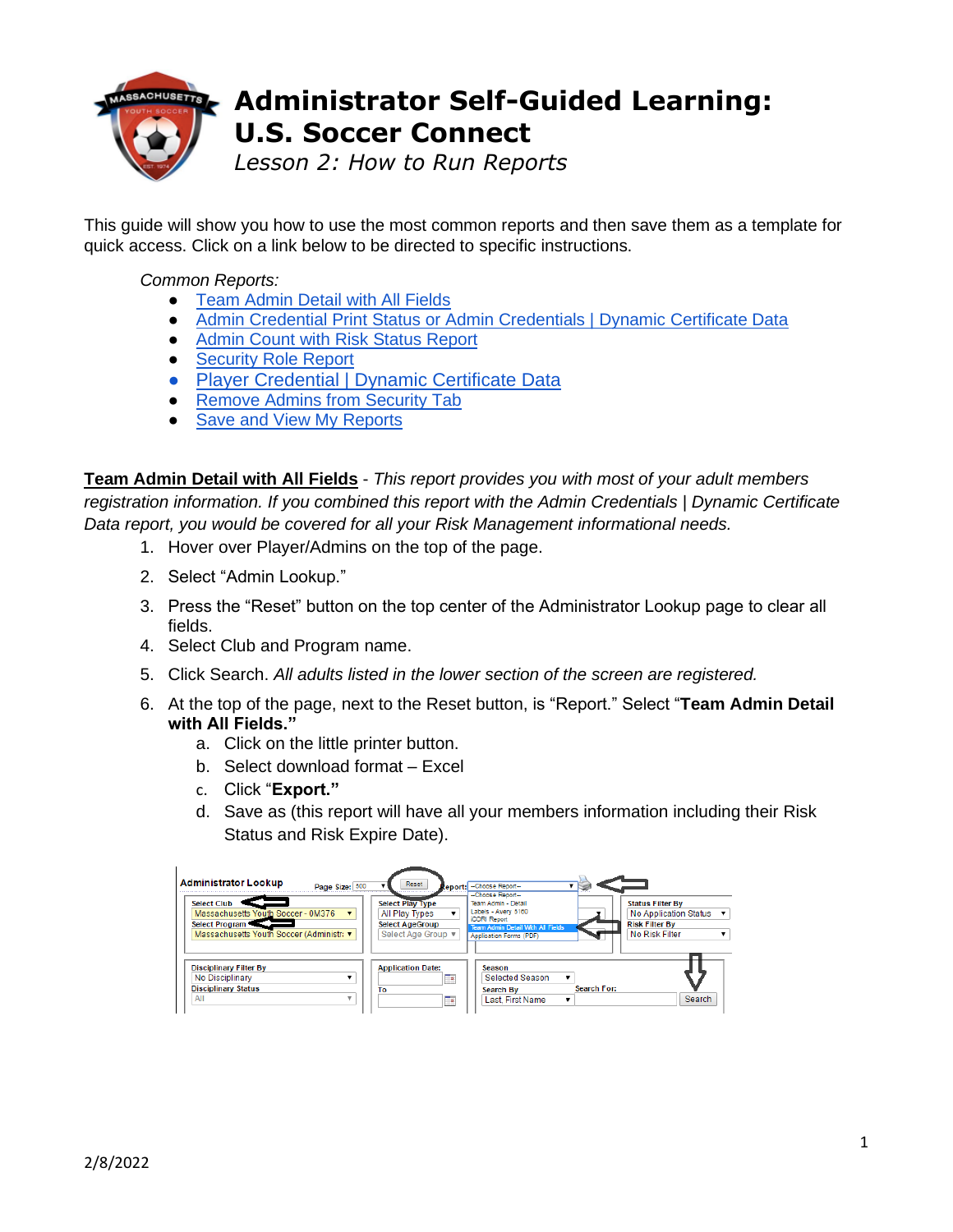**Admin Credential Print Status or Admin Credentials | Dynamic Certificate Data** - *This report will let you know who you have SafeSport, Concussion, CORI Verified, and printed an Adult Credentials for. You will also see your adult members Risk Status and Risk Expire date information.*

*A new column named Mass Youth Reg has been added to this report. This field will show the date the adult has gone through the adult registration portal and if the adult completed the registration process.*  If the field does not have a date, or the adult has a Risk Status of None or Expired, this indicates the *adult did not fully complete their registration. The adult must re-register (as a returning user) to the same partial registration making sure to submit their national background check.*

- 1. Log into [U.S. Soccer Connect.](https://ma-adultinfo.affinitysoccer.com/Foundation/Login.aspx?sessionguid=)
- 2. Hover over Reports on the top of the page.
- 3. Click on "Counts Reports."
- 4. Select Club and Program name.
- 5. Select Report Type as: Admin Credentials Print Status Report or Admin Credentials | Dynamic Certificate Data.
- 6. Click on the Generate Report button.



<span id="page-1-1"></span>**Player Credentials | Dynamic Certificate Data -** *The report will pull in any player enabled certificate fields in U.S. Soccer Connect; most notably, the Safe Sport certificate information that has been uploaded into that field for players that are 17 years of age or older. The report also allows for organizations to assess which players should be SafeSport certified at the time of pulling the report; it has a new field that calculates the players actual age the day of running the report.*

- 1. Log into [U.S. Soccer Connect.](https://ma-adultinfo.affinitysoccer.com/Foundation/Login.aspx?sessionguid=)
- 2. Hover over Reports on the top of the page.
- 3. Click on "Counts Reports."
- 4. Select Club and Program name.
- 5. Select Report Type as: Player Credentials | Dynamic Certificate Data.
- 6. Click on the Generate Report button.

<span id="page-1-0"></span>**Admin Count with Risk Status Report -** *This report will tell you all of your members' Risk Statuses*.

1. Log into [U.S. Soccer Connect.](https://ma-adultinfo.affinitysoccer.com/Foundation/Login.aspx?sessionguid=)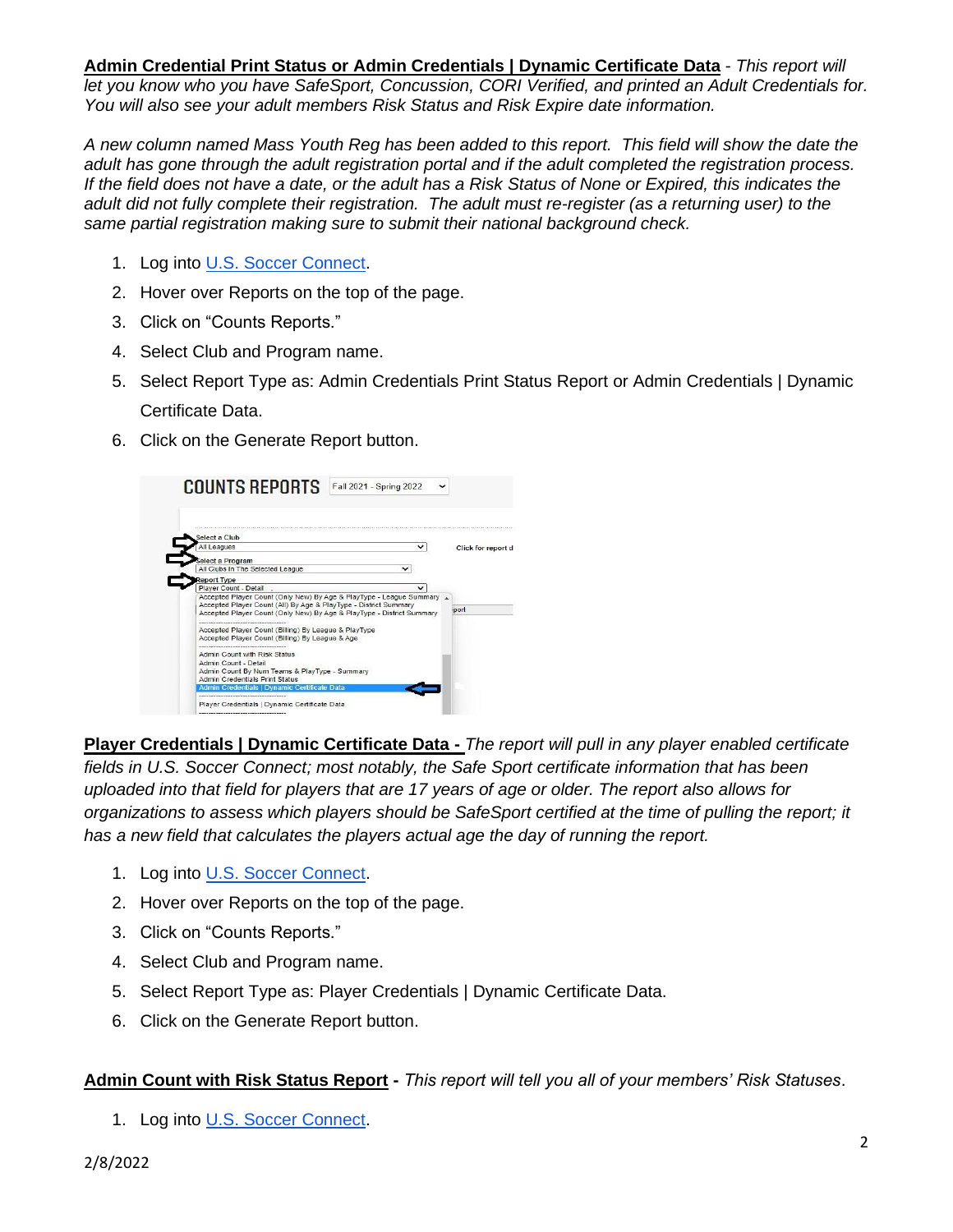- 2. Hover over Reports on the top of the page.
- 3. Click on "Counts Reports."
- 4. Select Club and Program name.
- 5. Select Report Type as: Admin Count with Risk Status Report.
- 6. Click on the Generate Report button.
- 7. Click "Select a format" and choose CSV Comma Delimited (because this report has merged cells, this format is the best).
- 8. Column J is Risk Expire Date and has the merged cells.
	- a. Right Click
	- b. Choose Format Cells
	- c. Choose **Date**
- 1. Click ok and it will delete the timestamp

<span id="page-2-0"></span>**Security Role Report** - *The security tab is used to provide your organization's administrators access to your registration data, via user permissions. This report will help you manage who has access to your registration data.*

- 2. Log into [U.S. Soccer Connect.](https://ma-adultinfo.affinitysoccer.com/Foundation/Login.aspx?sessionguid=)
- 3. Hover over Reports on the top of the page.
- 4. Click on "Counts Reports."
- 5. Select Club and Program name.
- 6. Select Report Type as: Security Roles
- 7. Click on the Generate Report button.
- 8. Choose how you would like to export the report, i.e., Excel or CSV
- 9. Click Export and save to your computer.

Once an administrator has been provided user permissions on the security tab, the administrator will stay on that tab until removed. When your organization has a changeover in any role that has user permissions tied to it, you should remove the administrator that is no longer actively participating from the security tab. This does not delete them from the registration system, only from the security tab.

## **How to Remove Admins from the Security Tab**

- <span id="page-2-1"></span>10. Log into [U.S. Soccer Connect.](https://ma-adultinfo.affinitysoccer.com/Foundation/Login.aspx?sessionguid=)
- 11. Hover over "Setup" at the top of your Dashboard
- 12. Click on Config.
- 13. Select the Security tab.
- 14. Click on the "delete" tab across from their name; this does not remove them from the system.